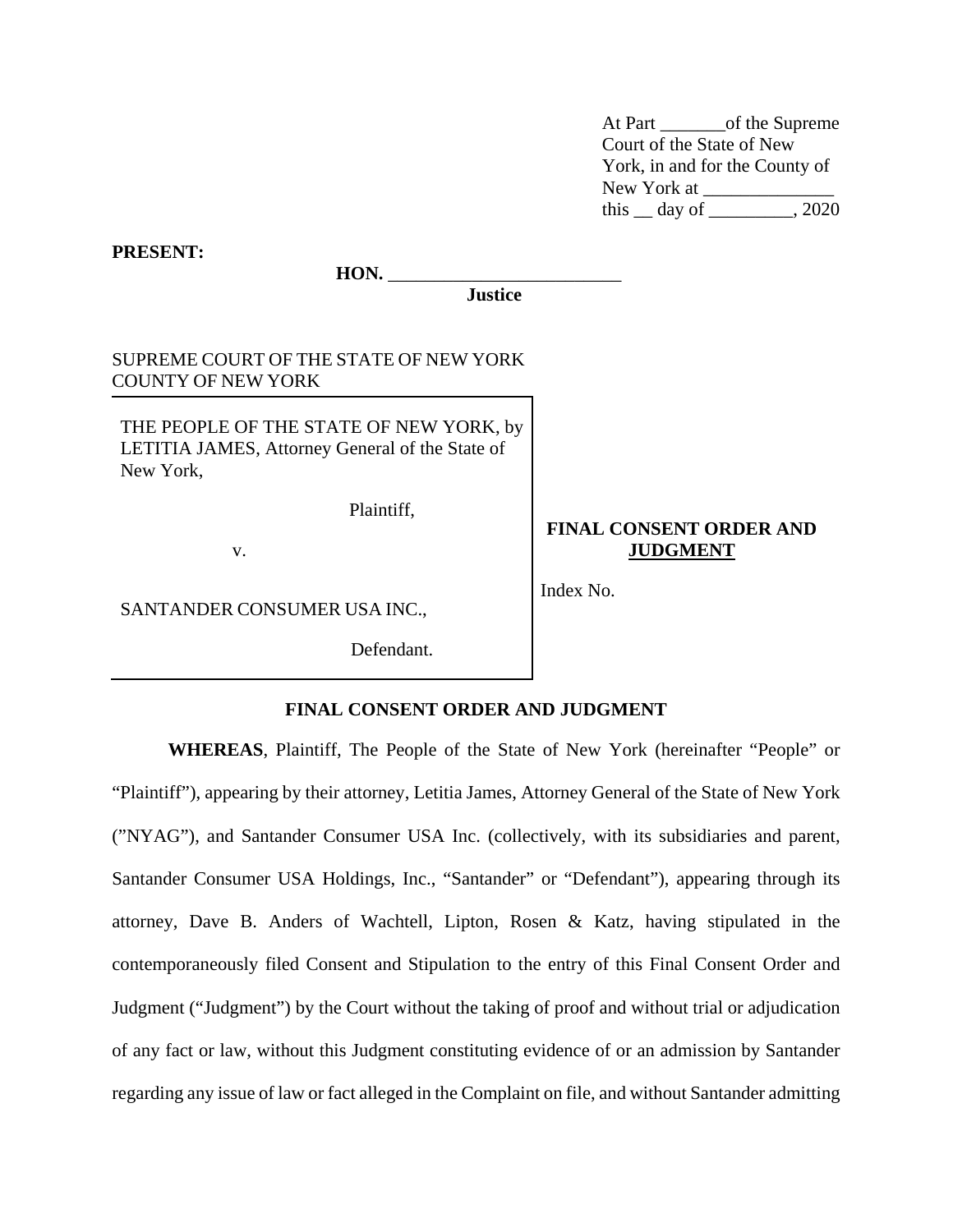any liability, and with all parties having waived their right to appeal, and the Court having considered the matter and good cause appearing:

#### **IT IS HEREBY ORDERED THAT:**

### **I. FINDINGS**

1. This Court has jurisdiction over the subject matter of this lawsuit and over the Parties.

2. The terms of this Judgment shall be governed by the laws of the New York.

3. Entry of this Judgment is in the public interest and reflects a negotiated Judgment among the Parties.

4. Plaintiff and Santander (collectively the "Parties") have agreed to resolve the issues resulting from the Covered Conduct by entering into this Judgment.

5. This Judgment shall not be construed or used as a waiver or limitation of any defense otherwise available to Santander in any other action, or of Santander's right to defend itself from, or make any arguments in, any private individual, regulatory, governmental, or class claims or suits relating to the subject matter or terms of this Judgment. This Judgment is made without trial or adjudication of any issue of fact or law or finding of liability of any kind. Notwithstanding the foregoing, the NYAG may file an action to enforce the terms of this Judgment.

6. It is the intent of the Parties that this Judgment not be admissible in other cases or binding on Santander in any respect other than in connection with the enforcement of this Judgment.

7. No part of this Judgment shall create a private cause of action or confer any right to any third party for violation of any federal or state statute.

-2-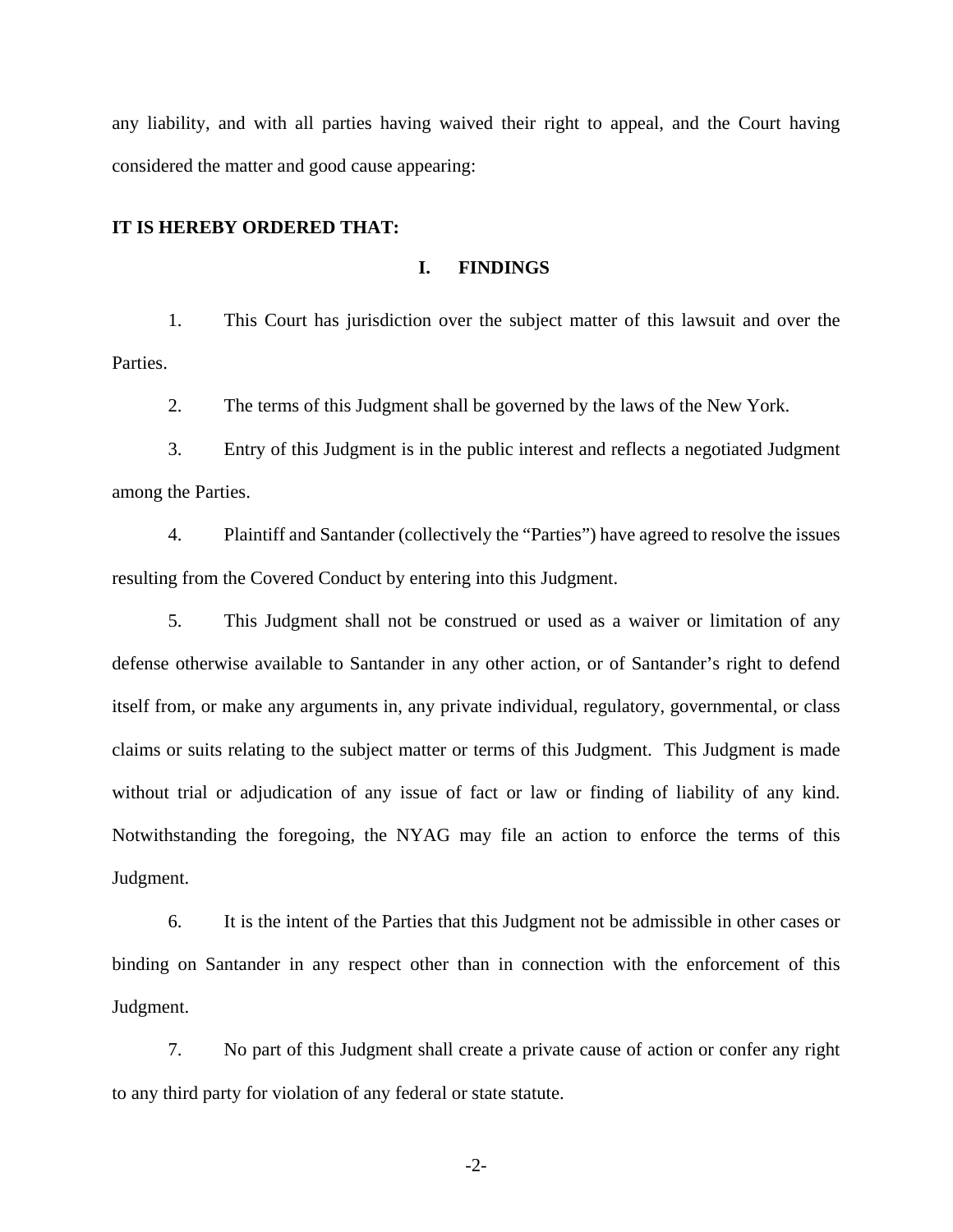## **II. DEFINITIONS**

8. As used in this Judgment, the following words or terms shall have the following

meanings:

- a. "Ancillary Product" shall mean any service, product or insurance sold in conjunction with the Loan, including, but not limited to, guaranteed asset protection ("GAP") insurance, GAP waiver products, debt cancellation products, vehicle service contracts, etch, protection products and pre-paid maintenance plans. These are also referred to as "back end" products.
- b. "Basic Living Expenses" means necessary monthly expenditures that a Consumer incurs, adjusted for inflation and geographic location, but does not include Monthly Debt Obligations. Basic living expenses includes, but is not limited to, expenditures for utilities, food, transportation, healthcare, clothing, and dependent care.
- c. "Consumer" shall mean any person who is committed by contract or other arrangement to make payments on all or part of any Loan.
- d. "Covered Conduct" shall mean the underwriting and servicing practices of Santander in connection with Loans made to any Consumer in the New York.
- e. "DPM Dealer" shall mean a Dealer that was on Santander's high-risk dealer or dealer performance management list at any point during the Relevant Time Period.
- f. "Dealer" shall mean any business entity that sells or leases new or used vehicles to a Consumer.
- g. "Debt to Income" shall mean the ratio of the Monthly Debt Obligations for a Consumer on a Loan to that Consumer's gross monthly income. If a Loan has a borrower and a co-borrower (including a guarantor), Debt to Income shall mean the ratio of the total Monthly Debt Obligations for both Consumers on the Loan to the total of those Consumers' gross monthly income.
- h. "Default" or "Defaulted" shall mean any Loan which has been charged-off, closed with a positive charge-off balance, or under which a vehicle has been repossessed.
- i. "Deficiency" shall mean the balance due to Santander or any assignee of Santander on a Defaulted Loan after Santander has received the proceeds from the sale of the vehicle that secured the Loan and all refunds and/or proceeds due from third parties (e.g., GAP provider) on the Loan.
- j. "Delinquent" shall mean any Loan in which the Consumer is delinquent for one or more sixty (60) day periods.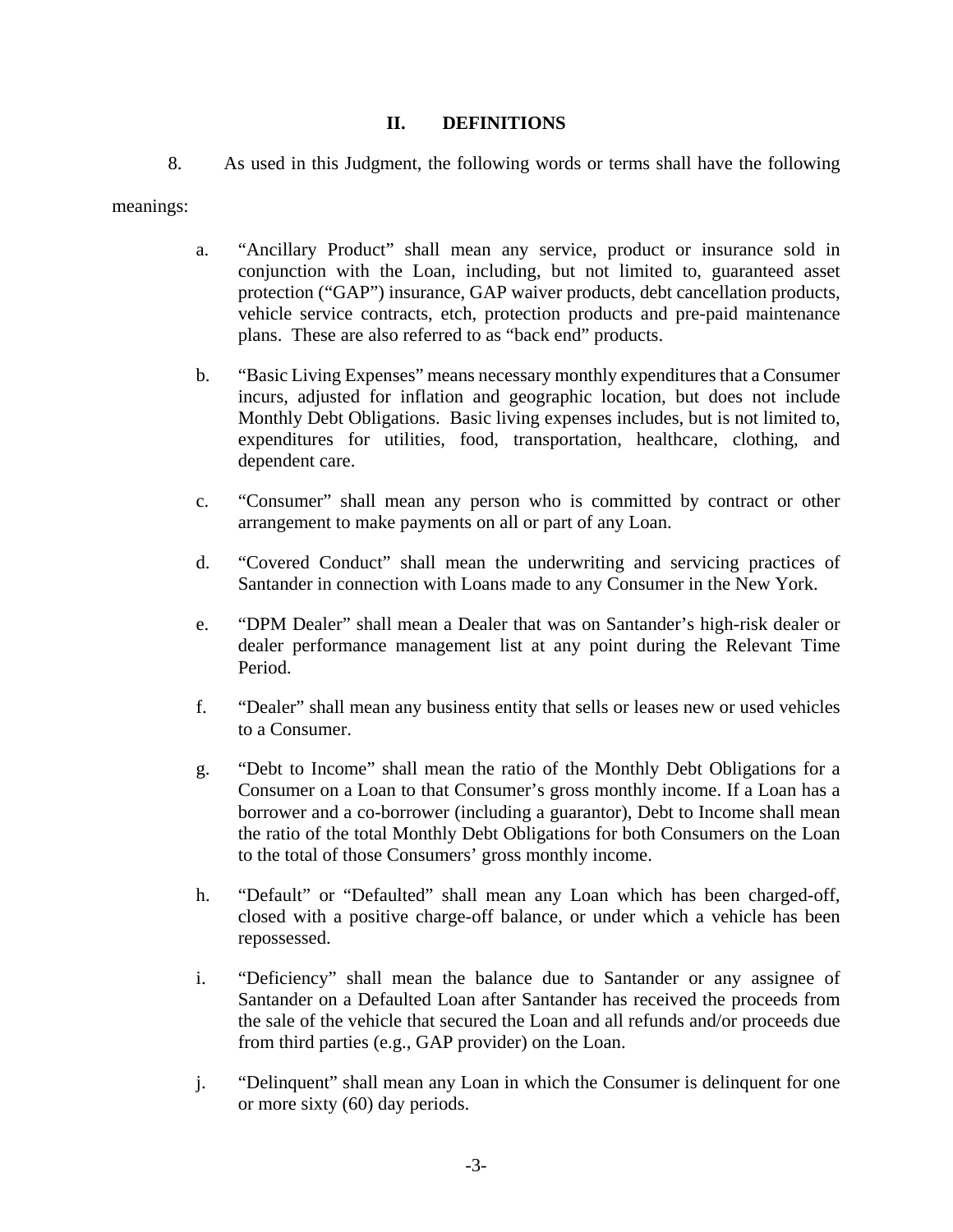- k. "Effective Date" shall mean May 1, 2020.
- l. "Loan" or "Loans" shall mean the contract under which a Consumer agrees to pay for the acquisition of a vehicle over a set period of time. Loan refers to both (a) the closed-end contract between a Consumer and Santander and (b) a retail installment contract or closed-end contract between a Consumer and Dealer purchased by Santander.
- m. "Mandatory Relief Consumer" shall mean a Consumer who entered into a Loan during the Relevant Time Period and where the following conditions are true:
	- i. The Consumer had a loss forecasting score of less than or equal to 501;
	- ii. The Consumer purchased a vehicle from a DPM Dealer while such Dealer was on Santander's high-risk dealer or dealer performance management list;
	- iii. Santander purchased the Loan from the DPM Dealer while such Dealer was on the high-risk dealer or dealer performance management list;
	- iv. Santander did not obtain proof of income; *and*
	- v. The Consumer has Defaulted.
- n. "Monitoring Committee" shall mean the Multistate Executive Committee or the Attorneys General of states in the Multistate Working Group designated by the Multistate Executive Committee to oversee and monitor Santander's compliance with the terms of this Judgment.
- o. "Monthly Debt Obligations" shall mean a Consumer's housing expenses, including monthly rent or mortgage payment, and required payments under any debt obligations (including the Consumer's monthly payment under the Loan and insurance for the vehicle to be obtained under the Loan). In calculating required payments under debt obligations, Santander shall include:
	- i. All tradelines with a fixed regular payment schedule reported to a consumer reporting agency ("CRA");
	- ii. The monthly payment reported by the CRA and, if not reported, Santander's estimate of the monthly payment for tradelines that do not have fixed regular payments; and
	- iii. If housing or vehicle insurance expenses are not provided by a Consumer or reported by a CRA, Santander shall include reasonable default amounts, based on geographic location, in its calculation of Monthly Debt Obligation to account for a consumer's housing and vehicle insurance expenses.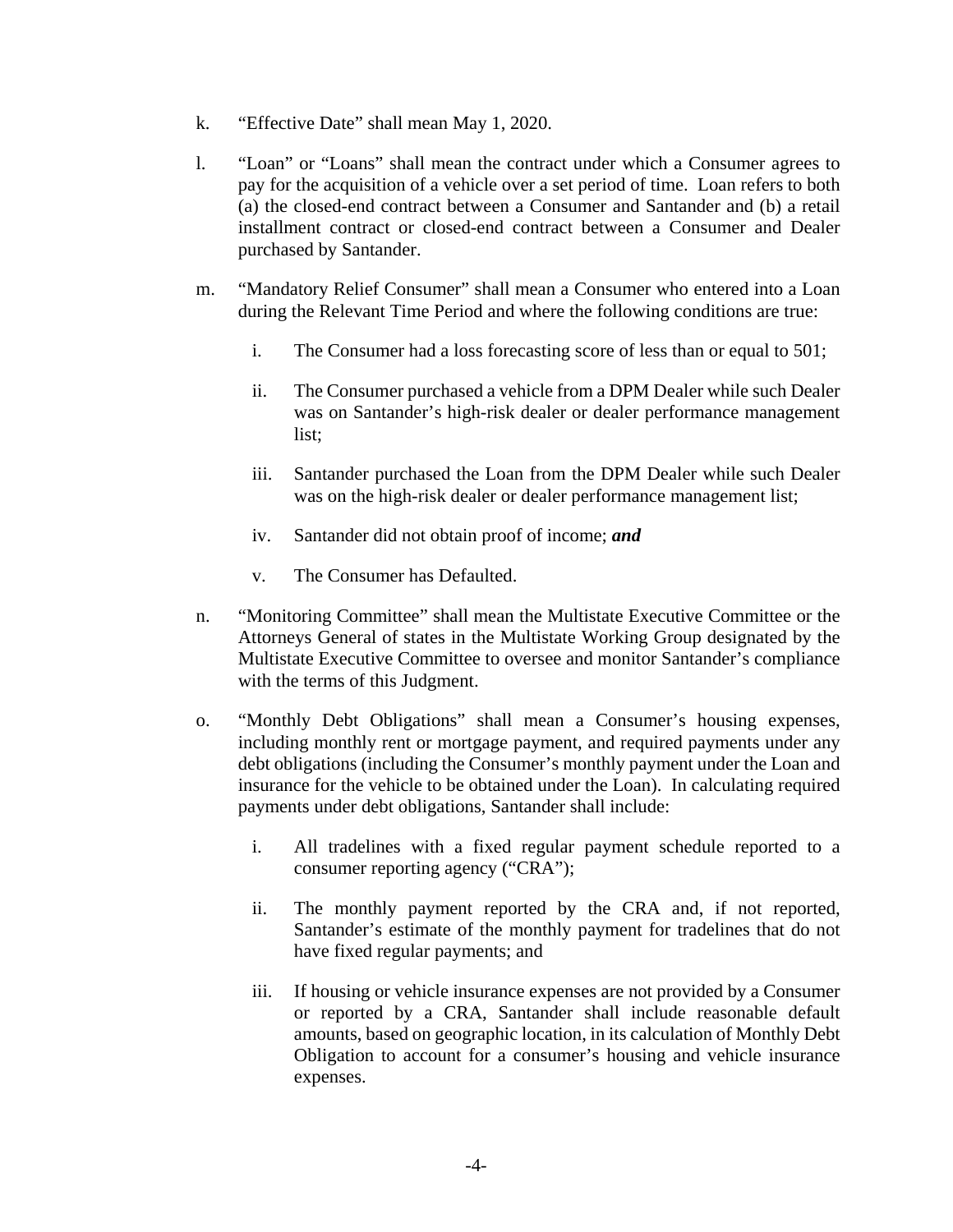- p. "Multistate Executive Committee" shall mean the Attorneys General and their staffs representing California, Illinois, Maryland, New Jersey, Oregon, and Washington.
- q. "Multistate Working Group" shall mean the Attorneys General and their staffs representing Arizona, Arkansas, California, Connecticut, District of Columbia, Florida, Georgia, Hawaii, Iowa, Illinois, Indiana, Kansas, Kentucky, Louisiana, Maine, Maryland<sup>[1](#page-4-0)</sup>, Michigan, Minnesota, Nebraska, New Hampshire, New Jersey, New Mexico, New York, North Carolina, Oregon, Pennsylvania, Rhode Island, South Carolina, Tennessee, Utah, Virginia, Washington, West Virginia, and Wyoming.
- r. "Owns", when referring to Santander Owning a Loan, means on the Company's balance sheet and not part of a securitization.
- s. "Power booking," shall mean when a dealer misrepresents to Santander the equipment included on the car to be financed.
- t. "Relevant Time Period" shall mean January 1, 2010 to the Effective Date.
- u. "Residual Income" shall mean the Consumer's gross monthly income minus Monthly Debt Obligations. If the Consumer's income has been verified, the Verified Income, as opposed to stated income, shall be used in calculating the Consumer's Residual Income.
- v. "Treatments" shall mean screens, documentation requirements, stipulations and any other enhanced requirements that Santander uses to verify the accuracy of information submitted by a Dealer to Santander related to the sale of a vehicle by a Dealer to a Consumer.
- w. "Verified Income" shall mean when, subsequent to receiving a credit application, Santander obtains written or oral verification, that the income information submitted on a credit application to Santander is accurate.

# **III. MONETARY RELIEF**

9. Santander shall pay a total amount of \$5,000,000 to the Multistate Working Group

("Multistate Payment"). The \$5,000,000 shall be divided and a portion paid by Santander directly

to each Participating Attorney General and the NAGTRI Endowment Fund maintained in trust by

the National Association of Attorneys General in amounts to be designated by and in the sole

<span id="page-4-0"></span><sup>&</sup>lt;sup>1</sup> With regard to Maryland, any references to the Attorney General or Attorneys General shall mean the Consumer Protection Division, Office of the Attorney General of Maryland.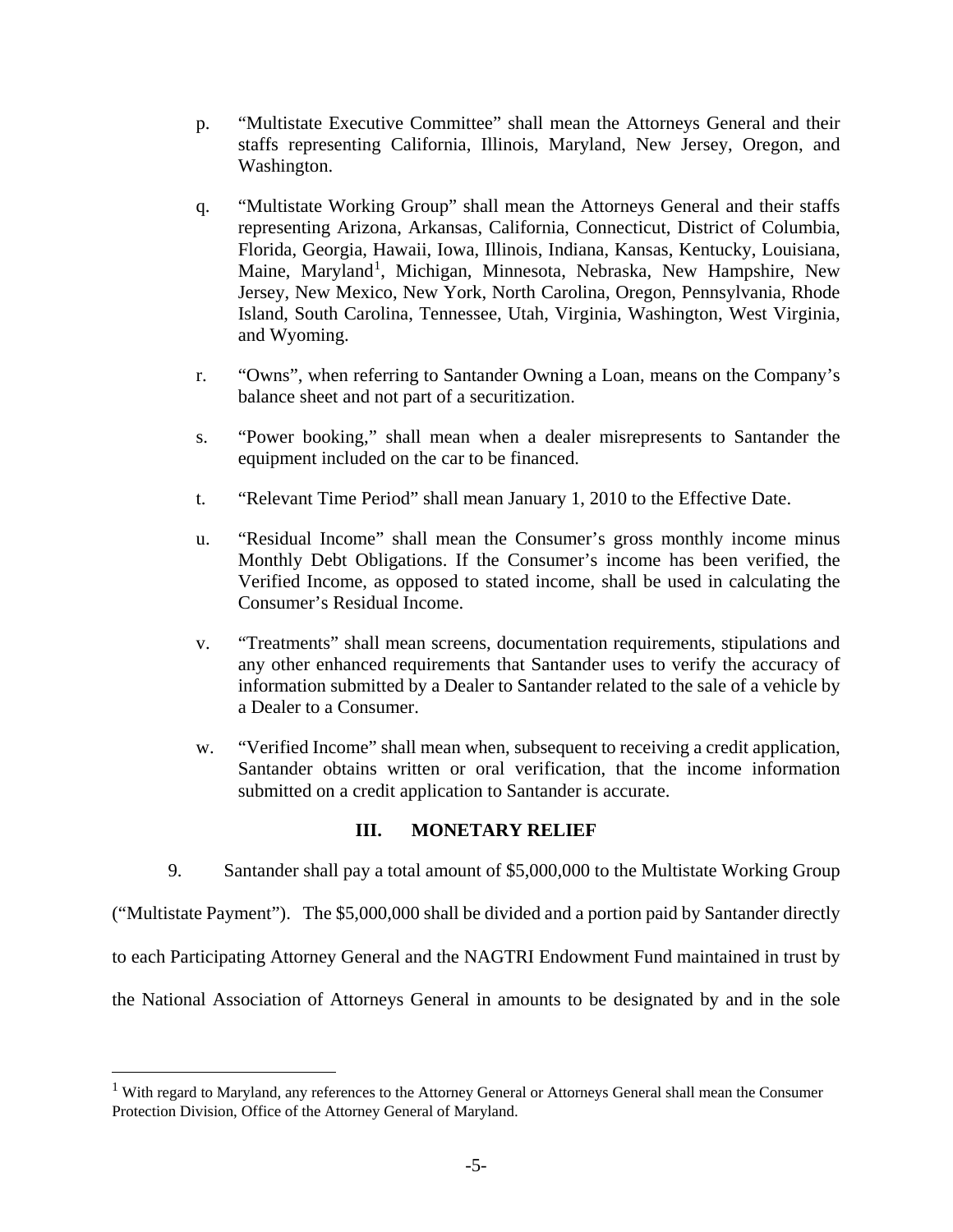discretion of the Multistate Executive Committee. Payment shall be made within ten (10) calendar days of Santander's receipt of written payment processing instructions from the Illinois Attorney General's office. Said payment shall be used by the States as attorneys' fees and other costs of investigation and litigation, or to be placed in, or applied to, the consumer protection enforcement fund, including future consumer protection enforcement, consumer education, litigation or local consumer aid fund or revolving fund, or any lawful purpose, at the sole discretion of each Attorney General of the Multistate Working Group.

10. No later than ten (10) calendar days of Santander's receipt of written payment processing instructions from the Illinois Attorney General's office, Santander shall pay a total amount of \$65,000,000 to a trust account for a Settlement Administrator selected by the Multistate Executive Committee for the purpose of remediating alleged Consumer losses (the "Settlement Fund"). Santander shall separately pay an additional \$2,000,000 to a trust account for the Settlement Administrator's costs. Should the Settlement Administrator's costs not reach \$2,000,000, the remaining funds in that trust account shall revert to Santander. The Multistate Executive Committee shall have sole discretion concerning the Consumers entitled to relief and the nature and amounts of such relief except that any such relief shall include amounts to Mandatory Relief Consumers. Santander agrees to provide the Multistate Executive Committee with information the Multistate Executive Committee deems necessary to determine which Consumers are entitled to relief, the amount of such relief, and how to locate Consumers entitled to relief including, but not necessarily limited to, providing the Consumer's name, last known address, last known contact information, and loan identification number. The Settlement Administrator and/or Multistate Executive Committee shall provide all necessary tax reporting related to this agreement as required by law.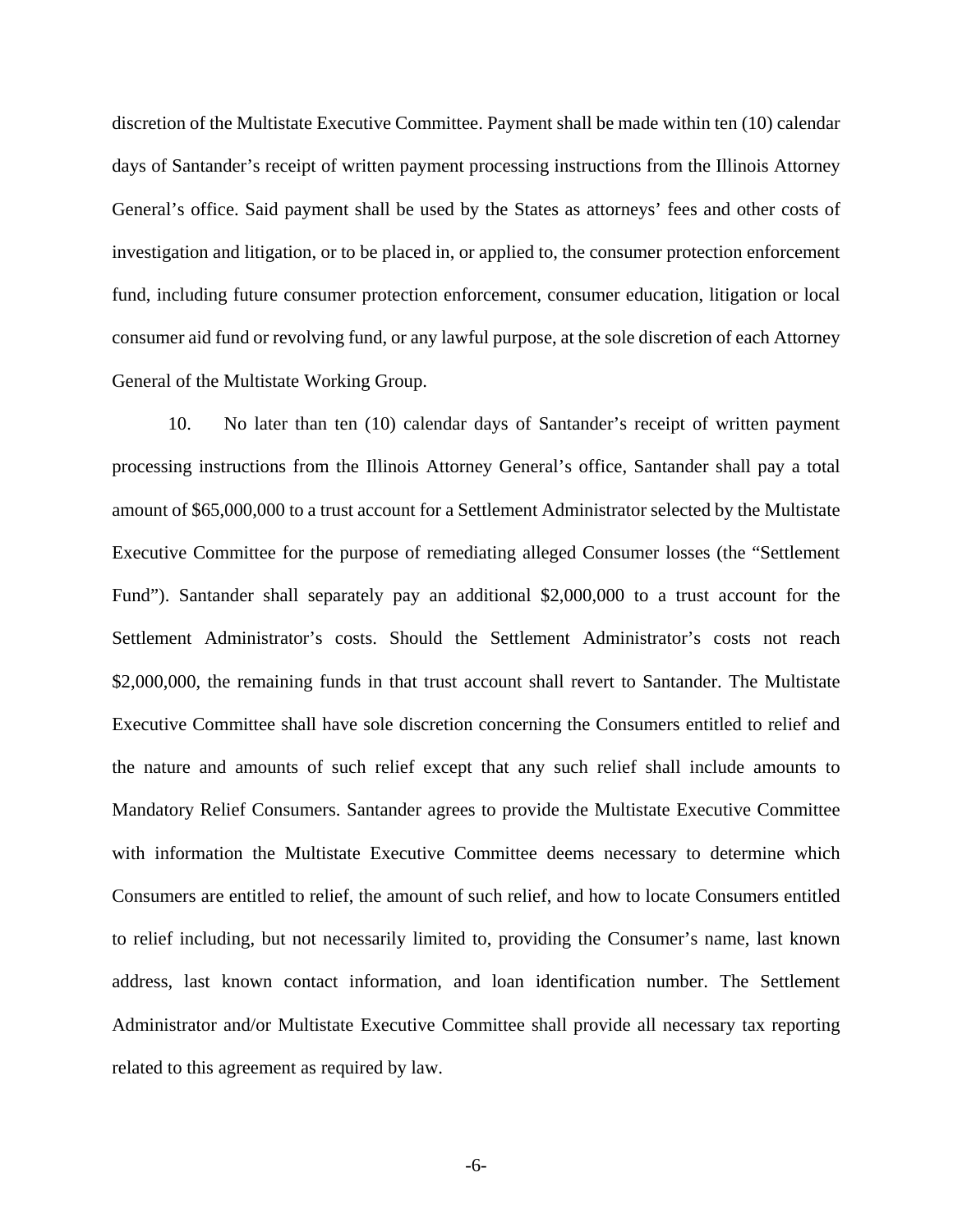11. Santander shall provide additional Consumer relief as follows: (1) Santander shall not repossess and instead shall provide the title to the vehicle and waive the outstanding Loan balance for all Consumers who had a loss forecasting score of 401 or less and, as of December 31, 2019, have Defaulted but have not had their vehicle repossessed and (2) Santander shall not repossess and instead shall provide the title to the vehicle and waive the outstanding Loan balance for any Consumer with a loss forecasting score of 401 or less who defaults in the future. Santander shall implement the relief as described in  $(1)$  and  $(2)$  by providing the relief in  $(1)$  prior to the relief in (2). When the cumulative value of the outstanding Loan balances in (1) and (2) equals \$45,000,000, Santander has met its obligations under this paragraph and does not need to provide additional relief pursuant to this paragraph.

12. Santander shall waive the Deficiency on Loans it Owns for a) Mandatory Relief Consumers and b) to the extent not included in a), Defaulted Consumers who had a loss forecasting score of 401 or less at the time of origination, when the loan was originated between January 1, 2013 and December 31, 2019, and who Defaulted within 12 months of origination of the Loan. In addition, Santander shall have an obligation to buy back such Loans originated between January 1, 2013 and December 31, 2017 in order to waive the Deficiency for those Loans, as set forth in paragraphs 14 and 15 below. The Consumers entitled to relief in this paragraph shall collectively be referred to as the "Deficiency Relief Consumers." If a Defaulted Consumer receives a payment under paragraph 10 but is not a Deficiency Relief Consumer, Santander agrees that it will not collect on or sell that Consumer's Loan for one year from when the Defaulted Consumer is sent payment. The Multistate Working Group will send notice to the Company that payment has been sent to the Defaulted Consumer within 10 calendar days of such payment being sent.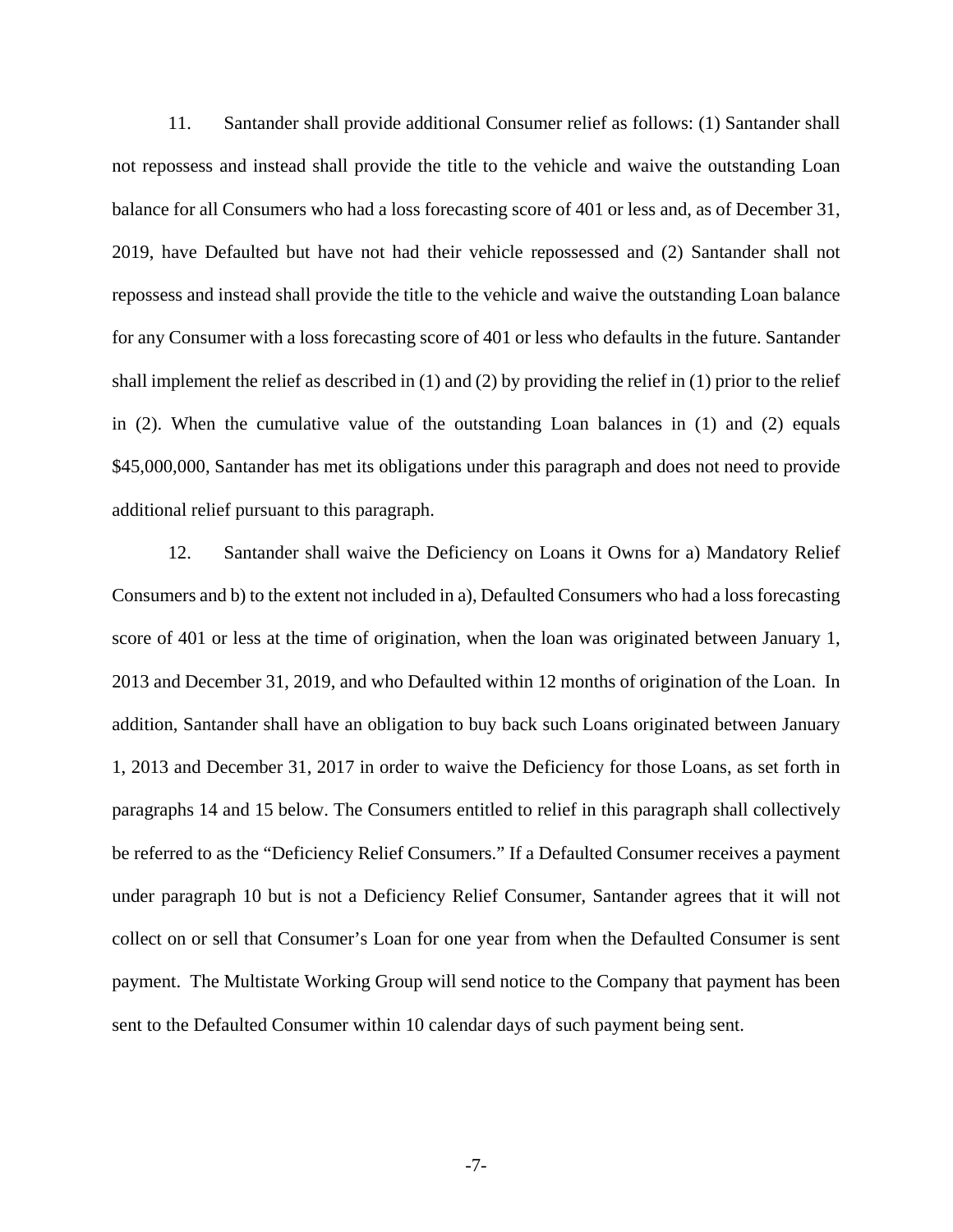13. The moratorium on collecting or selling certain Consumer's Loans described in paragraph 12 does not prohibit Santander from repossessing those Consumers' vehicles, except for those Consumers entitled to relief under paragraph 11.

14. Santander shall be required to waive Deficiencies only to the extent that Santander owns a Deficiency Relief Consumer's Loan as of December 31, 2019 or, for those loans originated between January 1, 2013 and December 31, 2017 which Santander no longer Owns, is able to repurchase a Deficiency Relief Consumer's Loan for equal to or less than the price at which it sold the Deficiency Relief Consumer's Loan to the third party. In order to waive the Deficiencies, Santander shall attempt to repurchase any Loans that may be held by third parties. Santander shall use best efforts to repurchase Deficiency Relief Consumer Loans and, after the Effective Date, shall not sell, transfer, or otherwise dispose of any Loans to avoid the provisions of this paragraph. Santander shall make all reasonable efforts to repurchase the Loans for which there is a Deficiency within 150 days of the Effective Date of the Judgment. After 150 days from the Effective Date, Santander may discontinue its efforts to repurchase the Loans for which there is a Deficiency that Santander does not own.

15. Santander agrees to provide the Multistate Working Group with a list of Deficiency Relief Consumers including the amount of each Deficiency and whether each such Deficiency has been waived. Santander further agrees to provide a detailed accounting of the amount the Loans were purchased for, a copy of correspondence requesting the purchase of the Loans from third parties at the previous purchase price, and any explanation of why Santander was unable to repurchase specific Loans including, but not limited to, rejection of Santander's offer by third parties, denials based on the lapse of time or a lack of response to Santander's offer letters, which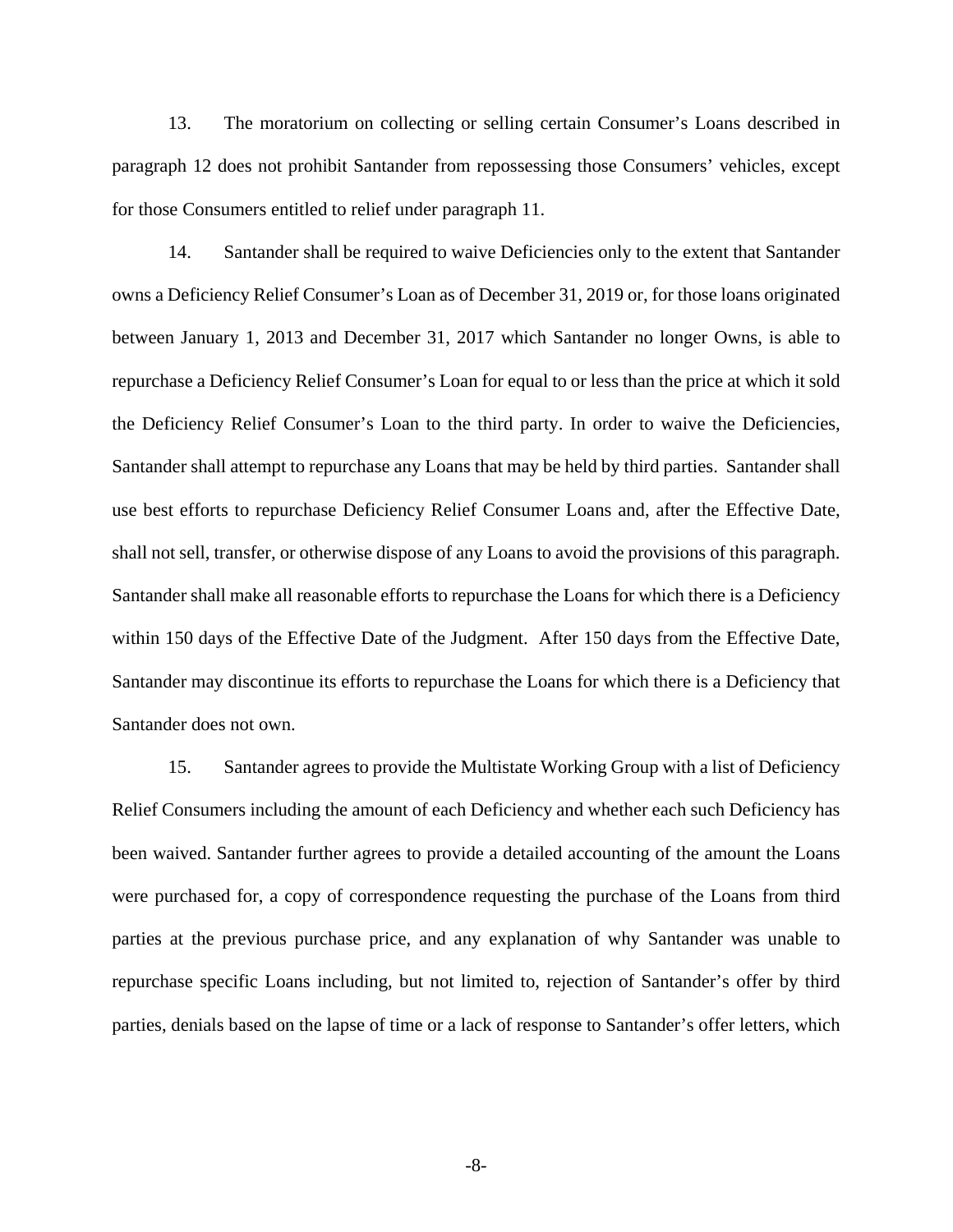lack of response explanation should include the number of attempted communications and dates of the communications.

16. Santander agrees to provide notice to each CRA to which Santander reports, requesting the deletion of the trade lines associated with the account for all Deficiency Relief Consumers and for the Consumers who receive relief pursuant to Paragraph 11.

17. For a Defaulted Loan that Defaulted between January 1, 2010 and December 31,

2012, Santander will not attempt to either collect the Deficiency or sell the Loan.

# **IV. INJUNCTIVE RELIEF**

- 18. Santander agrees to the following injunctive provisions:
	- a. Santander shall comply with the New York General Business Law ("GBL") Article 22-A (§ 349) or New York Executive Law § 63(12).
	- b. Santander shall review a Consumer's Residual Income prior to purchasing a Loan.
		- i. If only one Consumer is obligated to pay a Loan and that Consumer's Residual Income at the time of origination is zero or negative, Santander shall not purchase the Loan.
		- ii. If more than one Consumer is obligated to pay a Loan, Santander may purchase the Loan if at least one Consumer who is obligated to pay the Loan has a positive Residual Income at the time of origination. If all Consumers who are obligated to pay a Loan do not have a positive Residual Income at the time of origination, Santander shall ensure that all Consumers who are obligated to pay a Loan are informed that each Consumer is responsible for paying the entire Loan obligation should a co-signer not pay.
	- c. Santander shall not require any Dealer to sell any Ancillary Product.
	- d. In its evaluation of an application for a Loan, Santander shall account for a Consumer's ability to pay the Loan on its specific terms, consistent with the terms of this Judgment.
	- e. Santander shall set a reasonable Debt to Income threshold to ensure that Santander is reasonably evaluating a Consumer's ability to pay. At least annually, Santander shall evaluate its Debt to Income calculation and threshold to ensure that it is reasonably accounting for Consumers' ability to pay.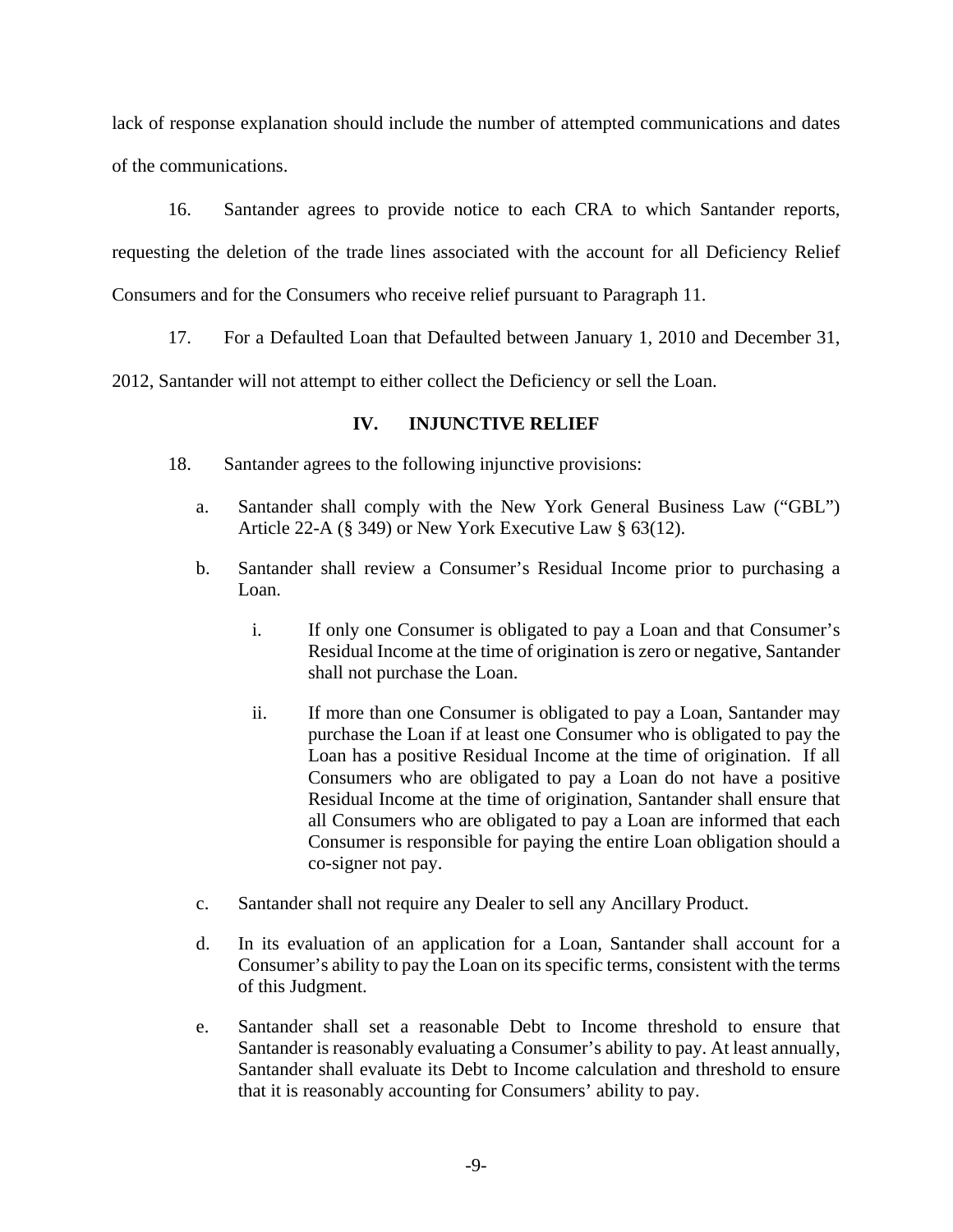- f. Santander shall not purchase a Loan if the Consumer's Debt to Income exceeds the Debt to Income threshold.
- g. Starting in the second quarter of 2020, and at least quarterly thereafter, Santander shall test a statistically relevant sample of Loans to monitor the accuracy of the Debt to Income calculation and compliance with the threshold.
- h. Starting in the second quarter of 2020, and at least quarterly thereafter, Santander will back-test its portfolio of Defaulted Loans and provide relief according to the following:
	- i. Santander will determine whether, at the time of origination, the Consumer's residual monthly income was zero or negative based on the following calculation: gross monthly income minus the sum of (1) the Consumer's Monthly Debt Obligations, (2) a reasonable estimate for the Consumer's Basic Living Expenses, and (3) a reasonable estimate for the Consumer's payroll taxes.<sup>[2](#page-9-0)</sup>
	- ii. For the classes of Consumers identified in  $18(h)(iii)-(v)$  below, if the Consumer's residual monthly income was zero or negative based on the calculation in subparagraph 18(h)(i), for any loan that Santander Owns or has securitized, to the extent permitted by the relevant securitization documents, Santander shall waive any remaining Deficiency and provide notice to each CRA to which Santander reports, requesting that the CRA remove the trade line associated with the Loan.
	- iii. In accordance with 18(h)(ii), if a Consumer had a loss forecasting score of 501 or below at the time of origination and Defaulted within 18 months from the date of origination, Santander shall waive any remaining Deficiency and request each CRA to which Santander reports remove the trade line associated with the Loan;
	- iv. In accordance with  $18(h)(ii)$ , if a Consumer had a loss forecasting score between 502 and 600 at the time of origination and Defaulted within 12 months from the date of origination, Santander shall waive any remaining Deficiency and request each CRA to which Santander reports remove the trade line associated with the Loan; and
	- v. In accordance with 18(h)(ii), if a Consumer had a loss forecasting score of 601 or above at the time of origination and Defaulted within 6 months from the date of origination, Santander shall waive any remaining Deficiency and request each CRA to which Santander reports remove the trade line associated with the Loan.

<span id="page-9-0"></span><sup>&</sup>lt;sup>2</sup> "Payroll taxes" refers to either a stated amount of taxes withheld from a Consumer's paycheck, or an amount provided by Santander that would reasonably account for FICA, federal income tax and state income tax for that Consumer's income bracket based on that Consumer's geographic location.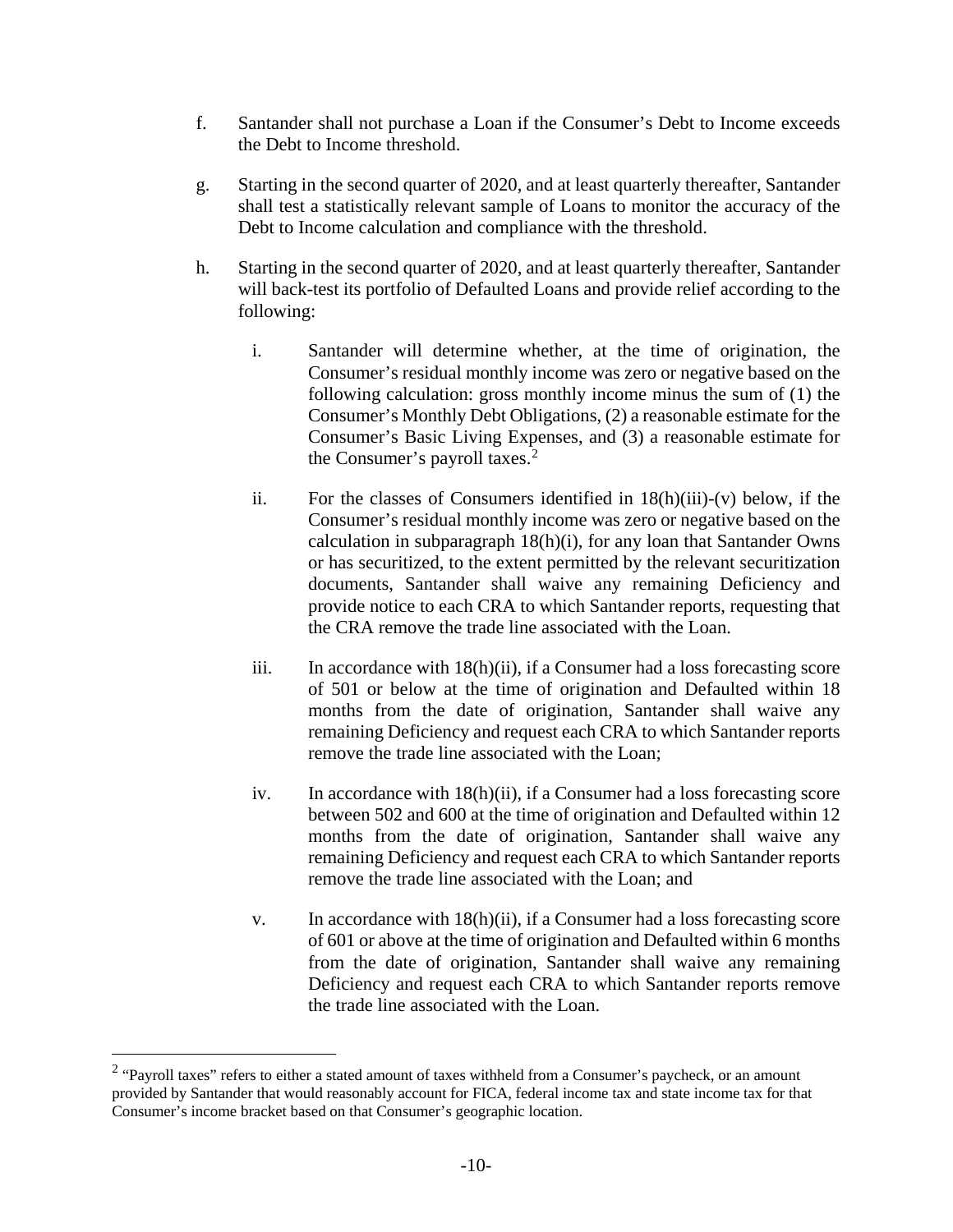- vi. Santander shall not substantially change its loss forecasting score formula. If Santander intends to substantially change its loss forecasting score formula, Santander shall provide 60 days' notice to the Monitoring Committee prior to implementation, which notice shall include information concerning the change in formula and its potential impact on this Subparagraph 18(h).
- i. By December 31, 2020, Santander shall employ an income reasonability model, which uses historical consumer, third-party and geographic data, to determine confidence in stated income, to assist in determining whether additional manual review of the loan is required. Santander must reevaluate the model's assumptions on an annual basis for their reasonableness, and make appropriate changes when warranted. Santander shall record the basis for any update to the model and shall retain documents supporting its decision for a period of two (2) years from the update.
- j. Santander shall take appropriate steps to monitor Dealers for possible income inflation, power booking or expense deflation. If Santander knows, or has reason to know, that a Dealer has engaged in, or is engaging in, income inflation, power booking or expense deflation, Santander shall apply additional Treatments to such Dealer.
- k. Santander will develop, implement, and maintain procedures such that, when Santander applies additional Treatments to a Dealer to address any income inflation, power booking, or expense deflation at such Dealer, Santander will not permit exceptions to, waive or remove such additional Treatments related to the Dealer until it determines that the Dealer has taken appropriate steps to address the apparent income inflation, power booking, or expense deflation. Santander shall record the basis for this determination and retain documents supporting the decision for a period of two (2) years.
- l. By June 30, 2020, if Santander must employ a default mortgage or rent payment value, such value must reasonably reflect such costs for the consumer's zip code or other reasonably designated geographic area. Further, Santander must reevaluate any default mortgage or rent payment values on an annual basis for their reasonableness, and make appropriate changes when warranted. Santander shall record the basis for any update to the default values and shall retain documents supporting its decision for a period of two (2) years from the date of any update.
- m. Santander shall maintain policies and procedures with respect to deferments, forbearances, modifications, and other related servicing and collection matters, and ensure that these policies and procedures are followed by its employees.
- n. Santander shall not misrepresent a Consumer's prospect of redeeming a vehicle that has been repossessed.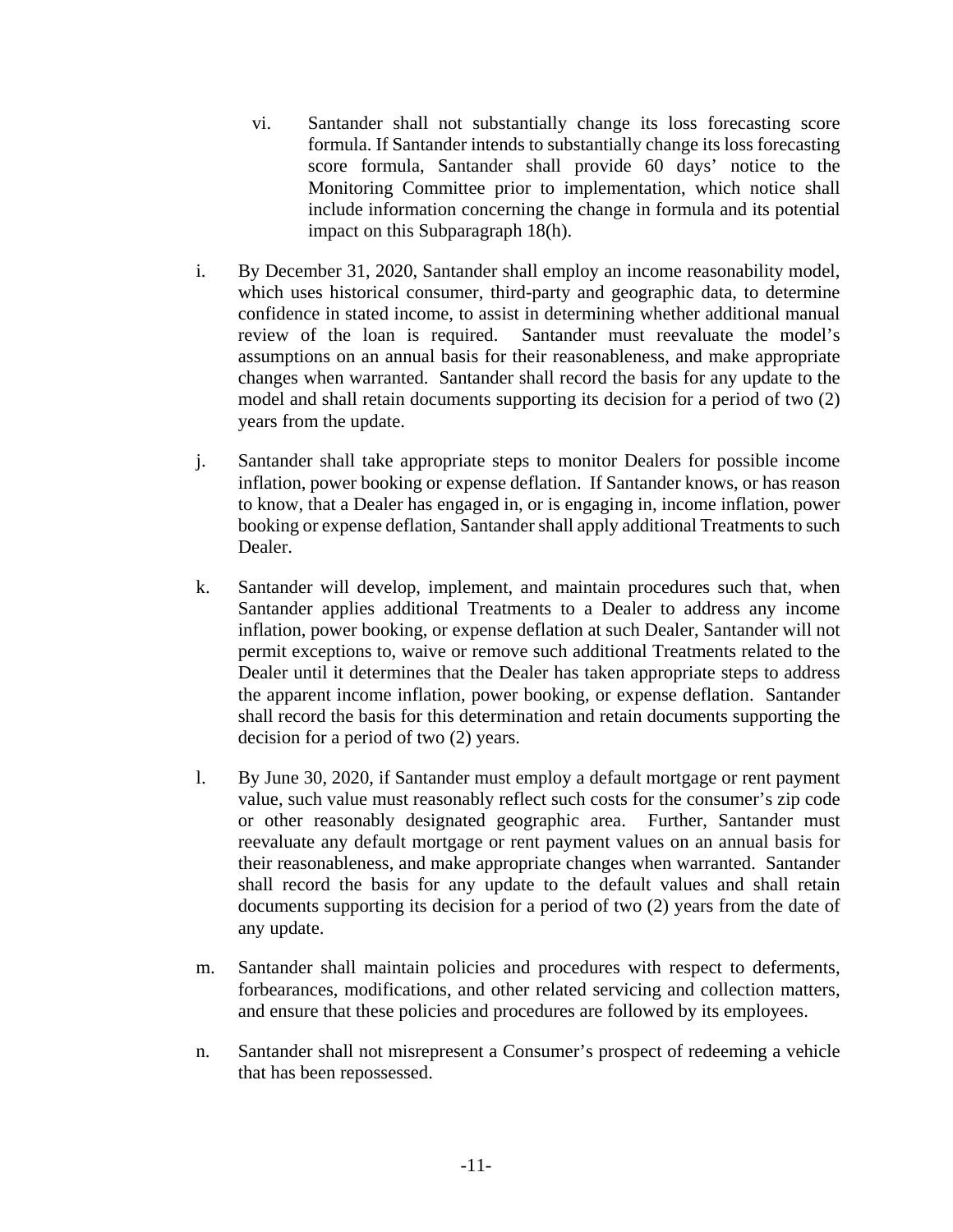- o. Santander shall clearly and prominently disclose during enrollment calls, on its extension<sup>[3](#page-11-0)</sup> authorization forms, and on extension confirmation letters the following material terms of an extension: (i) the effect of an extension on a Consumer's Loan maturity date, (ii) the application of payments between interest and principal when the Consumer resumes making payments, and (iii) that the extension may delay repayment of principal, resulting in more interest accruing over the life of the Loan than if the Consumer had not entered into the extension.
- p. Santander shall clearly and prominently disclose during enrollment calls, on written extension authorization forms, and on extension confirmation letters that the interest accruing during the extension period becomes immediately due when the Consumer resumes making payments; and
- q. Santander shall not require Consumers to make payments through methods that require the Consumer to pay additional third-party fees, such as a money order.

### V. **RELEASE**

19. By execution of this Judgment, the NYAG shall release any civil claim the NYAG could assert against Santander under GBL § 349 or Executive Law 63(12) arising out of the Covered Conduct prior to the Effective Date. Claims pertaining to civil rights and securities statutes and regulations are specifically excluded from this release. This release shall take effect 91 days after Santander makes the payments described in paragraphs 9 and 10. The NYAG executes this release in its official capacity and releases only claims, referenced above, that the NYAG has the authority to bring and release.

## **VI. MONITORING**

20. Santander shall create and maintain, for a period of at least three (3) years (unless a shorter time is specified for specific records elsewhere in this Judgment), all records necessary to demonstrate Santander's compliance with obligations under the Judgment. Upon receipt of written notice from the Monitoring Committee asking that Santander provide a compliance report

<span id="page-11-0"></span><sup>&</sup>lt;sup>3</sup> "Extension" means an extension of the maturity date on a Consumer's Loan, through which the Consumer modifies the Consumer's Loan status from "delinquent" to "current," and restarts the time period that would otherwise be running toward Default.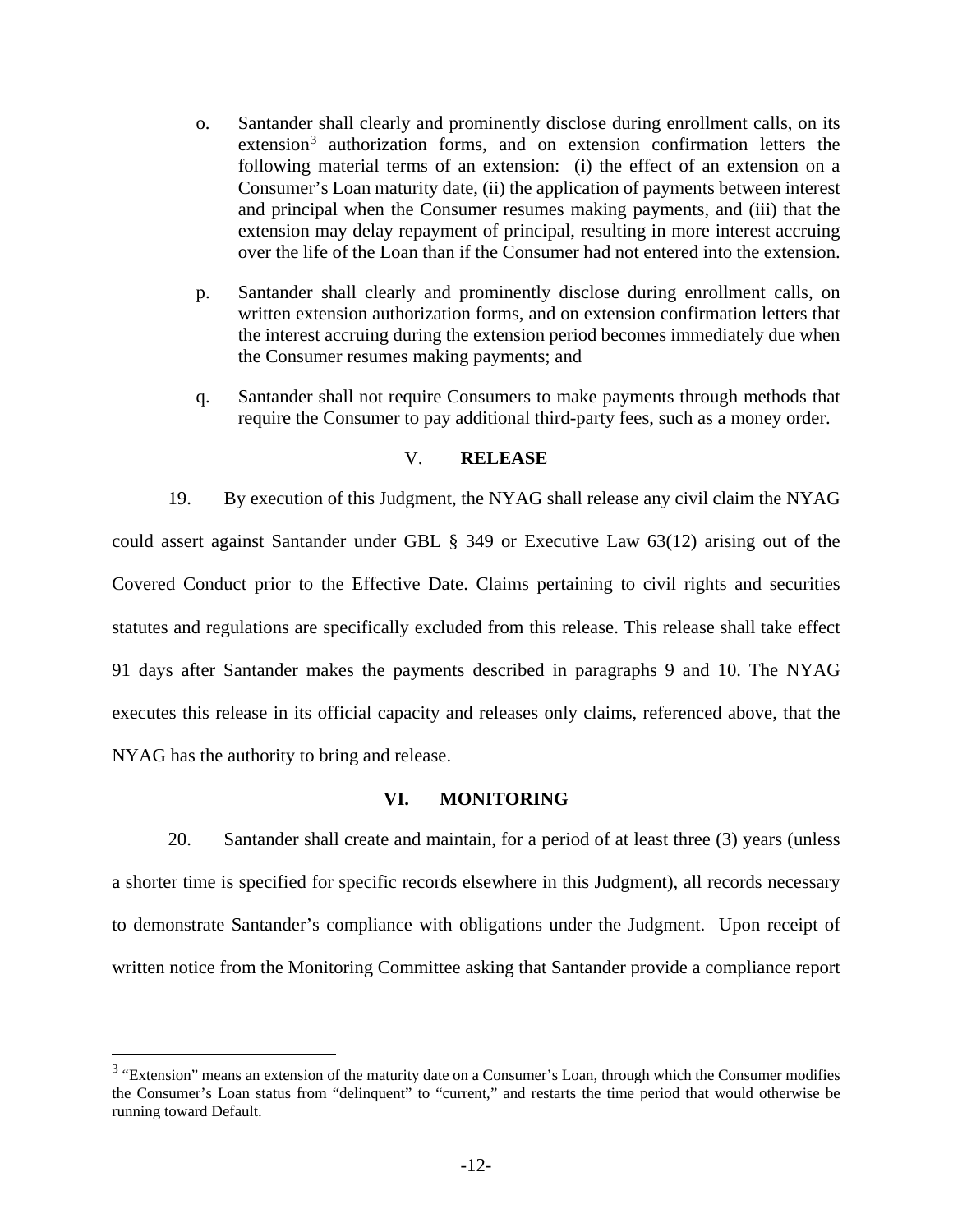regarding Santander's obligations under this Judgment, Santander shall, within a reasonable period of time not to exceed 60 days, provide a report to the Monitoring Committee. The Monitoring Committee may not request the report pursuant to this paragraph more than once annually, unless the report shows that Santander is not in compliance. Should the report demonstrate that Santander is not in compliance with the obligations under the Judgment, Santander shall submit a remediation plan to the Monitoring Committee demonstrating Santander's plan to comply with the Judgment. The Monitoring Committee will provide its objection or non-objection to any remediation plan within 30 days of receipt of the remediation plan. The right of the NYAG or any other member of the Multistate Working Group to object or not object to a remediation plan is in addition to any other lawful means of enforcement under this Judgment, and any non-objection under this paragraph shall not waive the right of the NYAG or any other member of the Multistate Working Group to obtain relief for violations of this Judgment in court.

21. Santander shall cooperate with reasonable written requests for information relating to a Dealer or Dealers from a designated representative of the Monitoring Committee or the NYAG's office.

#### **VII. GENERAL PROVISIONS**

22. This Judgment does not constitute an approval by the NYAG of Santander's business practices, and Santander shall make no representation or claim to the contrary.

23. Any failure of the NYAG or Santander to exercise its rights under this Judgment shall not constitute a waiver of its rights.

24. No part of the Judgment shall be construed to create, waive or limit a private cause of action.

-13-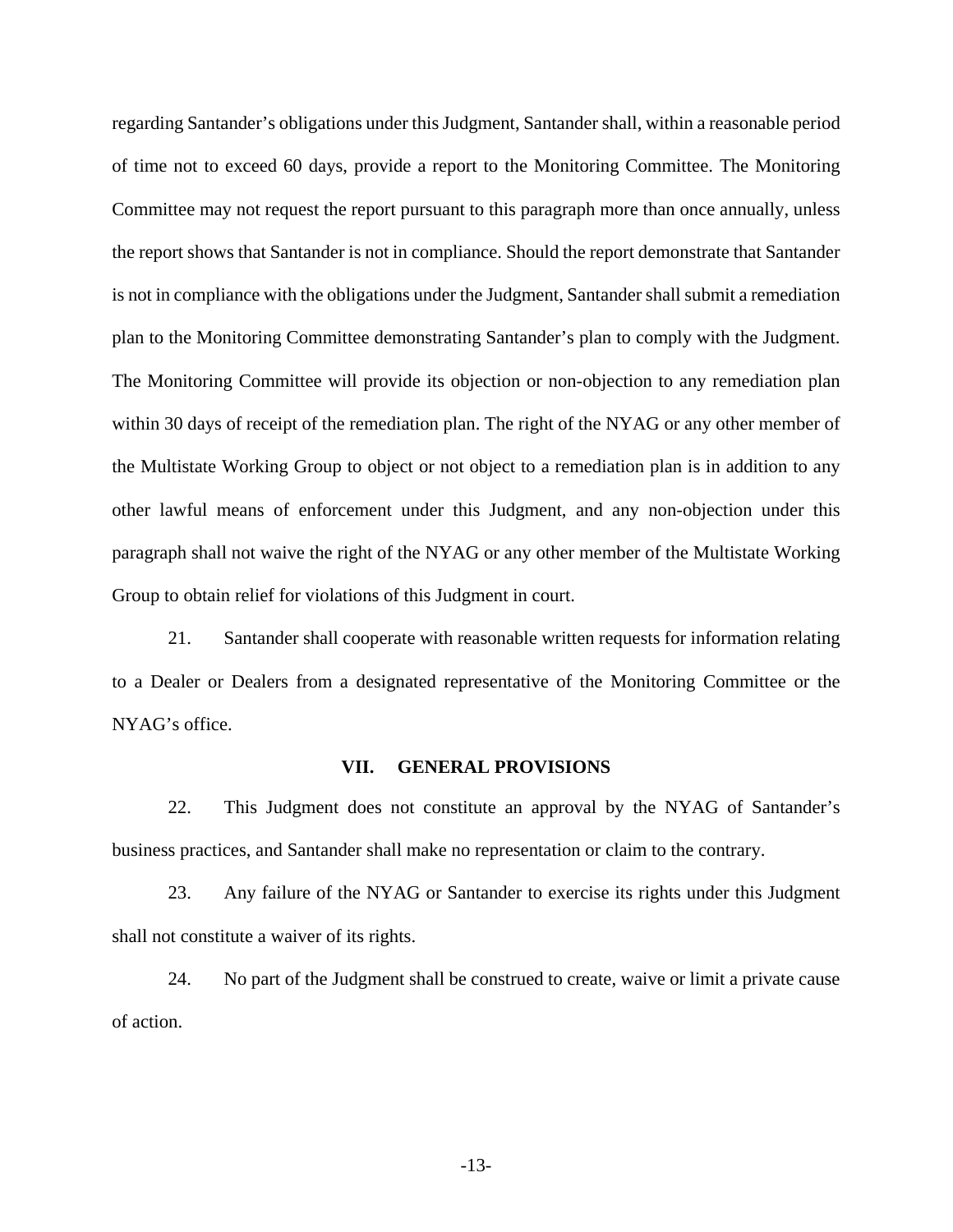25. Santander and the NYAG hereby stipulate and agree that the Order of this Court to be issued pursuant to this Judgment shall act as an injunction under GBL § 349 and Executive Law  $§ 63(12).$ 

26. Santander admits to the jurisdiction of the Court and consents to the entry of this Judgment and to the rights of the NYAG to enforce the terms and conditions of this Judgment.

27. If any portion of the Judgment is held to be invalid, unenforceable, or void for any reason whatsoever, then such portion will be severed from the remainder and will not affect the validity and enforceability of the remaining portions of the Judgment.

28. Nothing in this Judgment shall be construed to waive or limit any claim of sovereign immunity New York may have in any action or proceeding.

29. Any failure by any Party to this Judgment to insist upon the strict performance by any other Party of any of the provisions of this Judgment shall not be deemed a waiver of any of the provisions of this Judgment, and such Party, notwithstanding such failure, shall have the right thereafter to insist upon the specific performance of any and all of the provisions of the Judgment.

30. Santander shall notify its officers and directors and use reasonable efforts to notify its employees, agents, and contractors responsible for carrying out and effecting the terms of this Judgment of the obligations, duties, and responsibilities imposed on Santander by this Judgment.

31. This Judgment is intended to be for the benefit of the Parties and does not create any other third-party rights.

32. This Judgment is governed by the laws of New York.

33. This Court shall retain jurisdiction to enforce the terms of this Judgment. Subparagraphs 18(b), (d)-(g), (i)-(l) and (o)-(q) of this Judgment shall be in effect for a period of seven (7) years from the date of implementation. Subparagraph 18(h) of this Judgment shall be in

-14-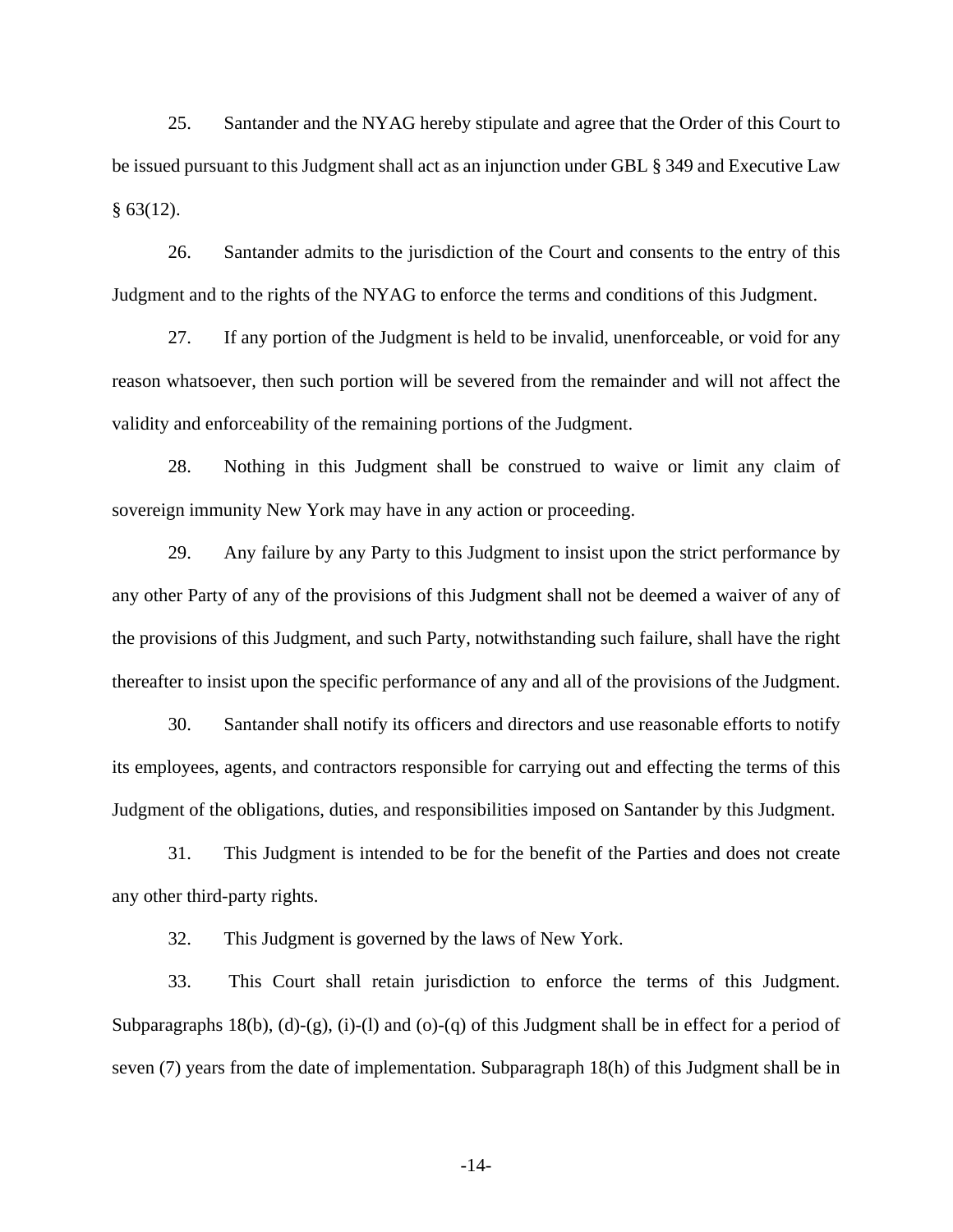effect for a period of four (4) years from the implementation of the back-test described in subparagraph 18(h). The expiration of Subparagraphs 18(b), (d)-(l), and (o)-(q) is contingent upon Santander not having been adjudged by a court in any Multistate Working Group state to have violated any provision of Paragraph 18 of any Multistate Working Group Judgment. If, prior to the Effective Date plus seven (7) years, Santander is adjudged by a court in any Multistate Working Group state to have violated any provision of any Multistate Working Group Judgment, Santander shall continue to be subject to Subparagraphs  $18(b)$ , (d)-(g), (i)-(l) and (o)-(q) of this Judgment in all Multistate Working Group States for seven (7) years and Subparagraph 18(h) for four (4) years from the date of the court's decision. This paragraph is in addition to all other remedies available to New York in law and equity.

34. Each Party and signatory to the Consent and Stipulation represents that it freely and voluntarily enters into this Judgment without any degree of duress or compulsion.

35. For the purposes of construing the Judgment, this Judgment shall be deemed to have been drafted by all Parties and shall not, therefore, be construed against any Party for that reason in any dispute.

36. This Judgment constitutes the complete Judgment between the Parties. This Judgment may not be amended except by written consent of the Parties.

37. All parties consent to the disclosure to the public of this Judgment by Santander and the NYAG.

38. Nothing in this Judgment shall be construed as relieving Santander of its obligations to comply with all state and federal laws, regulations, or rules, or granting Santander permission to engage in any acts or practices prohibited by such laws, regulations, or rules.

-15-